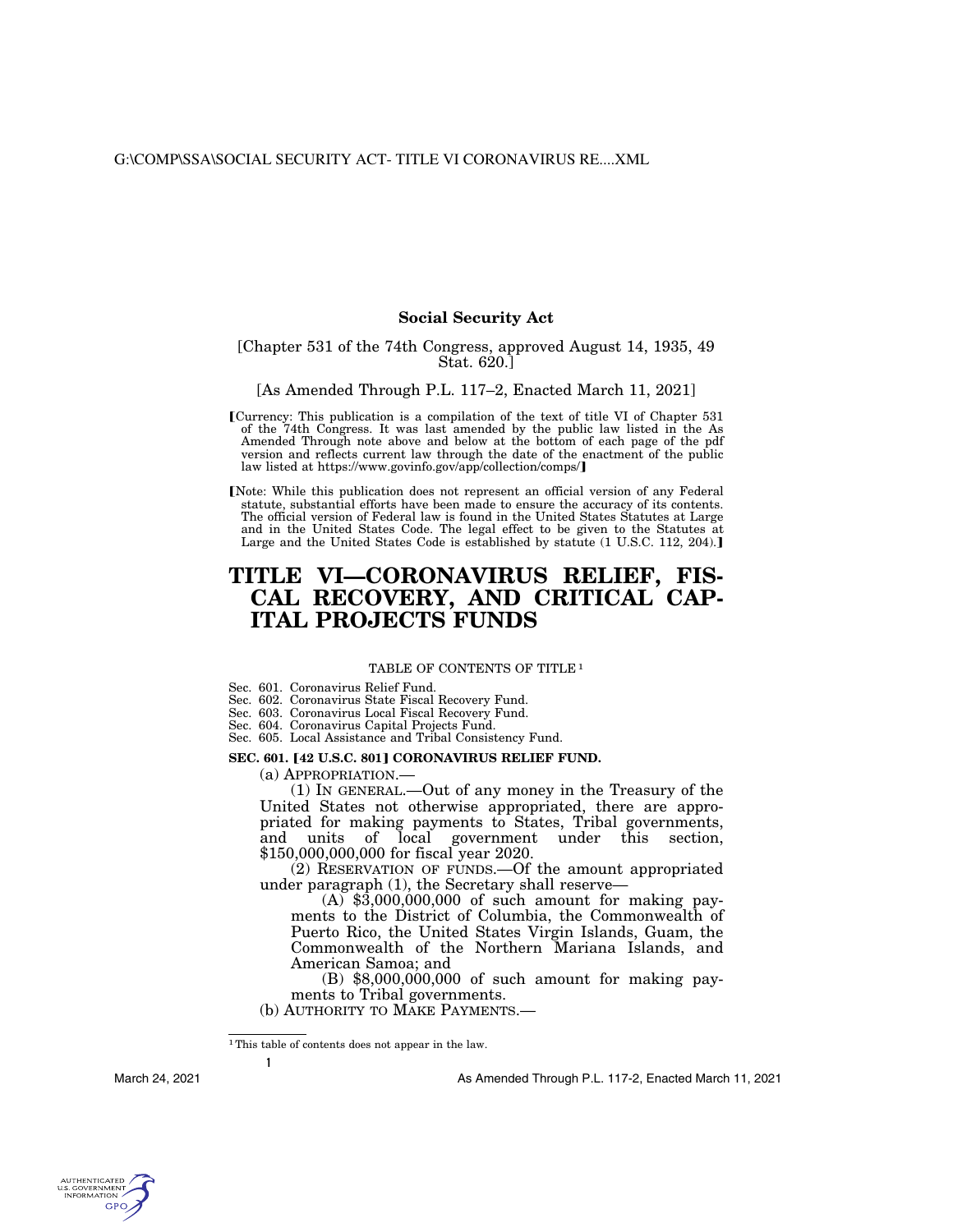(1) IN GENERAL.—Subject to paragraph (2), not later than 30 days after the date of enactment of this section, the Secretary shall pay each State and Tribal government, and each unit of local government that meets the condition described in paragraph (2), the amount determined for the State, Tribal government, or unit of local government, for fiscal year 2020 under subsection (c).

(2) DIRECT PAYMENTS TO UNITS OF LOCAL GOVERNMENT.— If a unit of local government of a State submits the certification required by subsection (e) for purposes of receiving a direct payment from the Secretary under the authority of this paragraph, the Secretary shall reduce the amount determined for that State by the relative unit of local government population proportion amount described in subsection  $(c)(5)$  and pay such amount directly to such unit of local government. (c) PAYMENT AMOUNTS.—

(1) IN GENERAL.—Subject to paragraph (2), the amount paid under this section for fiscal year 2020 to a State that is 1 of the 50 States shall be the amount equal to the relative population proportion amount determined for the State under paragraph (3) for such fiscal year.

(2) MINIMUM PAYMENT.—

(A) IN GENERAL.—No State that is 1 of the 50 States shall receive a payment under this section for fiscal year 2020 that is less than \$1,250,000,000.

(B) PRO RATA ADJUSTMENTS.—The Secretary shall adjust on a pro rata basis the amount of the payments for each of the 50 States determined under this subsection without regard to this subparagraph to the extent necessary to comply with the requirements of subparagraph  $(A)$ .

(3) RELATIVE POPULATION PROPORTION AMOUNT.—For purposes of paragraph (1), the relative population proportion amount determined under this paragraph for a State for fiscal year 2020 is the product of—

(A) the amount appropriated under paragraph (1) of subsection (a) for fiscal year 2020 that remains after the application of paragraph (2) of that subsection; and

(B) the relative State population proportion (as defined in paragraph (4)).

(4) RELATIVE STATE POPULATION PROPORTION DEFINED.— For purposes of paragraph  $(3)(B)$ , the term "relative State population proportion'' means, with respect to a State, the quotient of—

(A) the population of the State; and

(B) the total population of all States (excluding the District of Columbia and territories specified in subsection  $(a)(2)(A)).$ 

(5) RELATIVE UNIT OF LOCAL GOVERNMENT POPULATION PROPORTION AMOUNT.—For purposes of subsection (b)(2), the term ''relative unit of local government population proportion amount'' means, with respect to a unit of local government and a State, the amount equal to the product of—

As Amended Through P.L. 117-2, Enacted March 11, 2021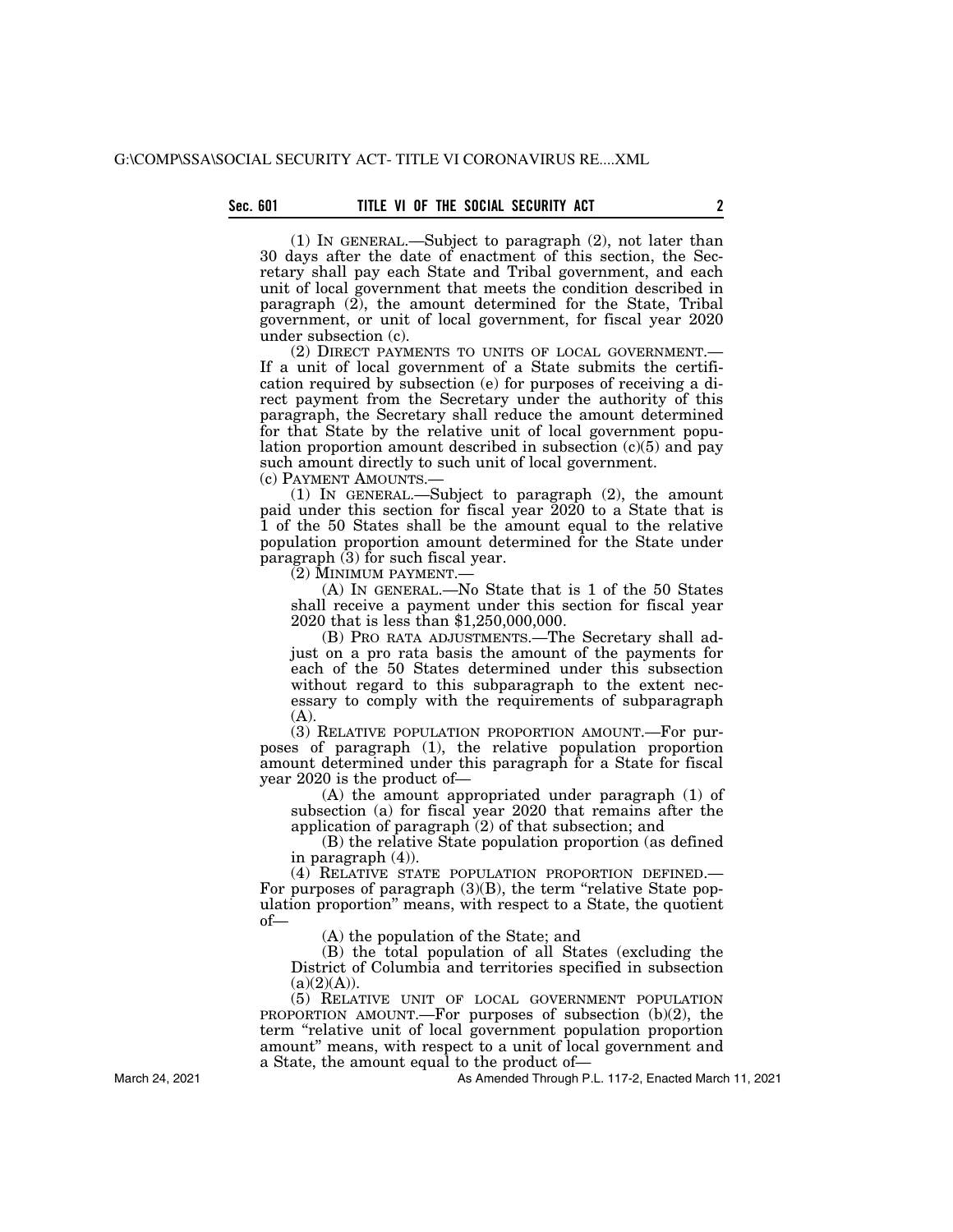(A) 45 percent of the amount of the payment determined for the State under this subsection (without regard to this paragraph); and

 $(B)$  the amount equal to the quotient of-

(i) the population of the unit of local government; and

(ii) the total population of the State in which the unit of local government is located.

(6) DISTRICT OF COLUMBIA AND TERRITORIES.—The amount paid under this section for fiscal year 2020 to a State that is the District of Columbia or a territory specified in subsection  $(a)(2)(A)$  shall be the amount equal to the product of-

(A) the amount set aside under subsection  $(a)(2)(A)$  for such fiscal year; and

(B) each such District's and territory's share of the combined total population of the District of Columbia and all such territories, as determined by the Secretary.

(7) TRIBAL GOVERNMENTS.—From the amount set aside under subsection (a)(2)(B) for fiscal year 2020, the amount paid under this section for fiscal year 2020 to a Tribal government shall be the amount the Secretary shall determine, in consultation with the Secretary of the Interior and Indian Tribes, that is based on increased expenditures of each such Tribal government (or a tribally-owned entity of such Tribal government) relative to aggregate expenditures in fiscal year 2019 by the Tribal government (or tribally-owned entity) and determined in such manner as the Secretary determines appropriate to ensure that all amounts available under subsection  $(a)(2)(B)$  for fiscal year 2020 are distributed to Tribal governments.

(8) DATA.—For purposes of this subsection, the population of States and units of local governments shall be determined based on the most recent year for which data are available from the Bureau of the Census.

(d) USE OF FUNDS.—A State, Tribal government, and unit of local government shall use the funds provided under a payment made under this section to cover only those costs of the State, Tribal government, or unit of local government that—

(1) are necessary expenditures incurred due to the public health emergency with respect to the Coronavirus Disease 2019 (COVID–19);

(2) were not accounted for in the budget most recently approved as of the date of enactment of this section for the State or government; and

(3) were incurred during the period that begins on March 1, 2020, and ends on December 31, 2021.

(e) CERTIFICATION.—In order to receive a payment under this section, a unit of local government shall provide the Secretary with a certification signed by the Chief Executive for the unit of local government that the local government's proposed uses of the funds are consistent with subsection (d).

(f) INSPECTOR GENERAL OVERSIGHT; RECOUPMENT.—

(1) OVERSIGHT AUTHORITY.—The Inspector General of the

Department of the Treasury shall conduct monitoring and As Amended Through P.L. 117-2, Enacted March 11, 2021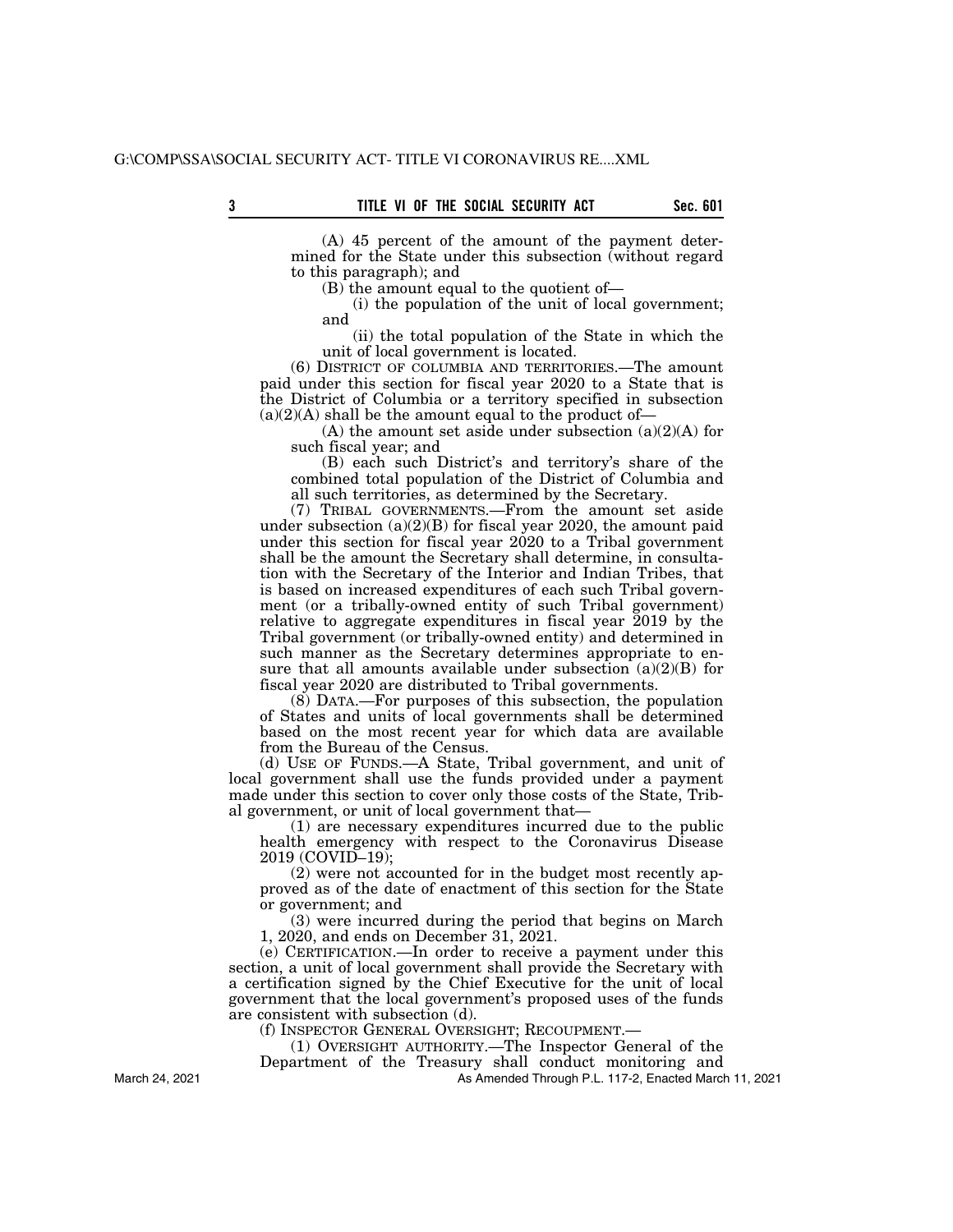oversight of the receipt, disbursement, and use of funds made available under this section.

(2) RECOUPMENT.—If the Inspector General of the Department of the Treasury determines that a State, Tribal government, or unit of local government has failed to comply with subsection (d), the amount equal to the amount of funds used in violation of such subsection shall be booked as a debt of such entity owed to the Federal Government. Amounts recovered under this subsection shall be deposited into the general fund of the Treasury.

(3) APPROPRIATION.—Out of any money in the Treasury of the United States not otherwise appropriated, there are appropriated to the Office of the Inspector General of the Department of the Treasury, \$35,000,000 to carry out oversight and recoupment activities under this subsection. Amounts appropriated under the preceding sentence shall remain available until expended.

(4) AUTHORITY OF INSPECTOR GENERAL.—Nothing in this subsection shall be construed to diminish the authority of any Inspector General, including such authority as provided in the Inspector General Act of 1978 (5 U.S.C. App.).

(g) DEFINITIONS.—In this section:

(1) INDIAN TRIBE.—The term ''Indian Tribe'' has the meaning given that term in section 4(e) of the Indian Self-Determination and Education Assistance Act (25 U.S.C. 5304(e)).

(2) LOCAL GOVERNMENT.—The term ''unit of local government'' means a county, municipality, town, township, village, parish, borough, or other unit of general government below the State level with a population that exceeds 500,000.

(3) SECRETARY.—The term ''Secretary'' means the Secretary of the Treasury.

 $(4)$  STATE.—The term "State" means the 50 States, the District of Columbia, the Commonwealth of Puerto Rico, the United States Virgin Islands, Guam, the Commonwealth of the Northern Mariana Islands, and American Samoa.

(5) TRIBAL GOVERNMENT.—The term ''Tribal government'' means the recognized governing body of an Indian Tribe.

# SEC. 602. <sup>[42 U.S.C. 802] CORONAVIRUS STATE FISCAL RECOVERY</sup> **FUND.**

(a) APPROPRIATION.—In addition to amounts otherwise available, there is appropriated for fiscal year 2021, out of any money in the Treasury not otherwise appropriated—

 $(1)$  \$219,800,000,000, to remain available through December 31, 2024, for making payments under this section to States, territories, and Tribal governments to mitigate the fiscal effects stemming from the public health emergency with respect to the Coronavirus Disease (COVID–19); and

(2) \$50,000,000, to remain available until expended, for the costs of the Secretary for administration of the funds established under this title.

(b) AUTHORITY TO MAKE PAYMENTS.—

(1) PAYMENTS TO TERRITORIES.—

As Amended Through P.L. 117-2, Enacted March 11, 2021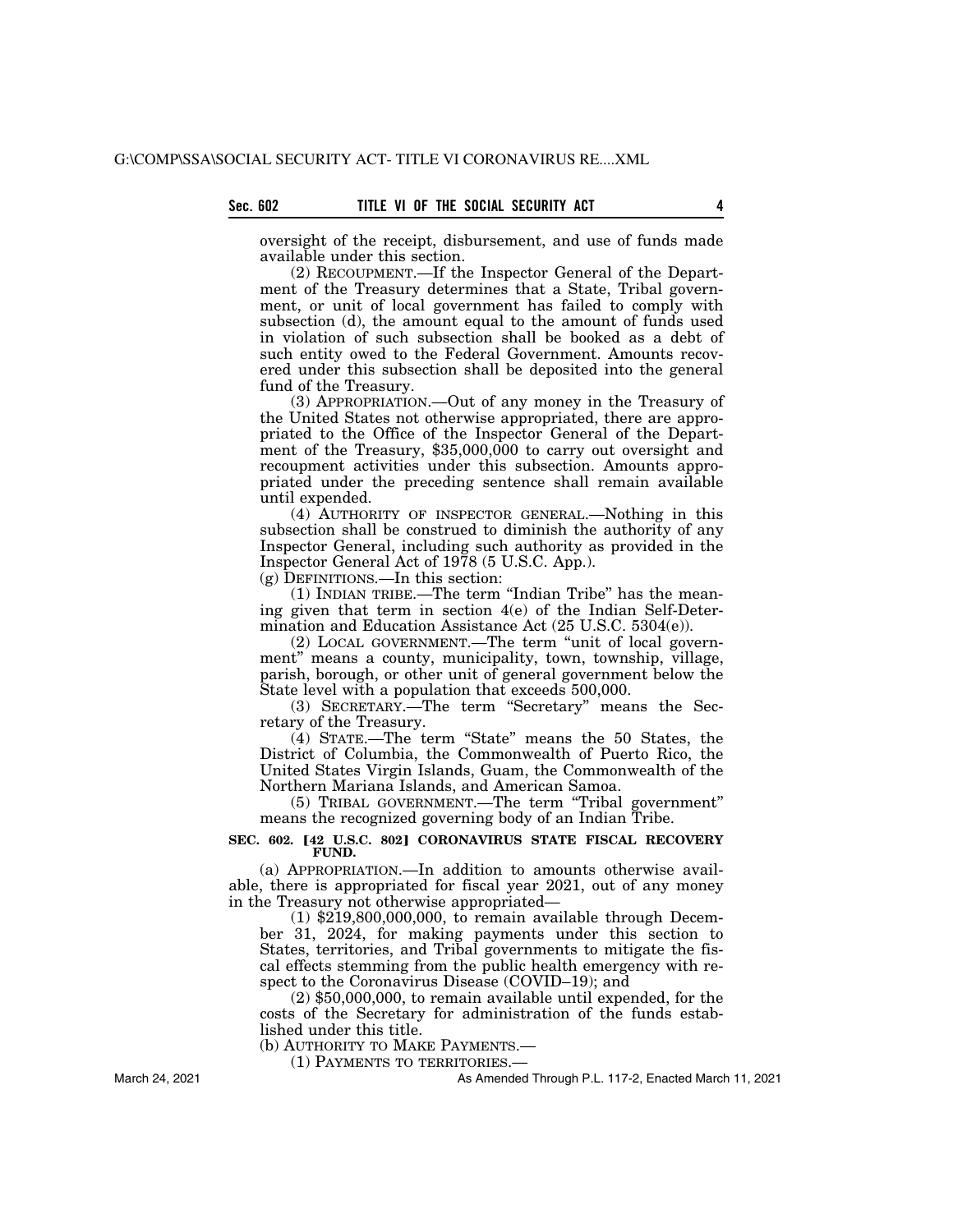(A) IN GENERAL.—The Secretary shall reserve \$4,500,000,000 of the amount appropriated under subsection  $(a)(1)$  to make payments to the territories.

(B) ALLOCATION.—Of the amount reserved under subparagraph (A)—

(i) 50 percent of such amount shall be allocated by the Secretary equally to each territory; and

(ii) 50 percent of such amount shall be allocated by the Secretary as an additional amount to each territory in an amount which bears the same proportion to  $\frac{1}{2}$  of the total amount reserved under subparagraph (A) as the population of the territory bears to the total population of all such territories.

 $(C)$  PAYMENT.—The Secretary shall pay each territory the total of the amounts allocated for the territory under subparagraph  $(B)$  in accordance with paragraph  $(6)$ .

(2) PAYMENTS TO TRIBAL GOVERNMENTS.— (A) IN GENERAL.—The Secretary shall reserve \$20,000,000,000 of the amount appropriated under subsection (a)(1) to make payments to Tribal governments.

(B) ALLOCATION.—Of the amount reserved under subparagraph  $(A)$ —<br>(i) \$1,000,000,000 shall be allocated by the Sec-

retary equally among each of the Tribal governments; and

 $(ii)$  \$19,000,000,000 shall be allocated by the Secretary to the Tribal governments in a manner determined by the Secretary.

(C) PAYMENT.— The Secretary shall pay each Tribal government the total of the amounts allocated for the Tribal government under subparagraph (B) in accordance with paragraph (6).

(3) PAYMENTS TO EACH OF THE 50 STATES AND THE DISTRICT OF COLUMBIA.—

(A) IN GENERAL.—The Secretary shall reserve \$195,300,000,000 of the amount appropriated under subsection  $(a)(1)$  to make payments to each of the 50 States and the District of Columbia.

(B) ALLOCATIONS.—Of the amount reserved under subparagraph (A)—

 $(i)$  \$25,500,000,000 of such amount shall be allocated by the Secretary equally among each of the 50 States and the District of Columbia;

(ii) an amount equal to  $$1,250,000,000$  less the amount allocated for the District of Columbia pursuant to section  $601(c)(6)$  shall be allocated by the Secretary as an additional amount to the District of Columbia; and

(iii) an amount equal to the remainder of the amount reserved under subparagraph (A) after the application of clauses (i) and (ii) of this subparagraph shall be allocated by the Secretary as an additional amount to each of the 50 States and the District of Columbia in an amount which bears the same proportion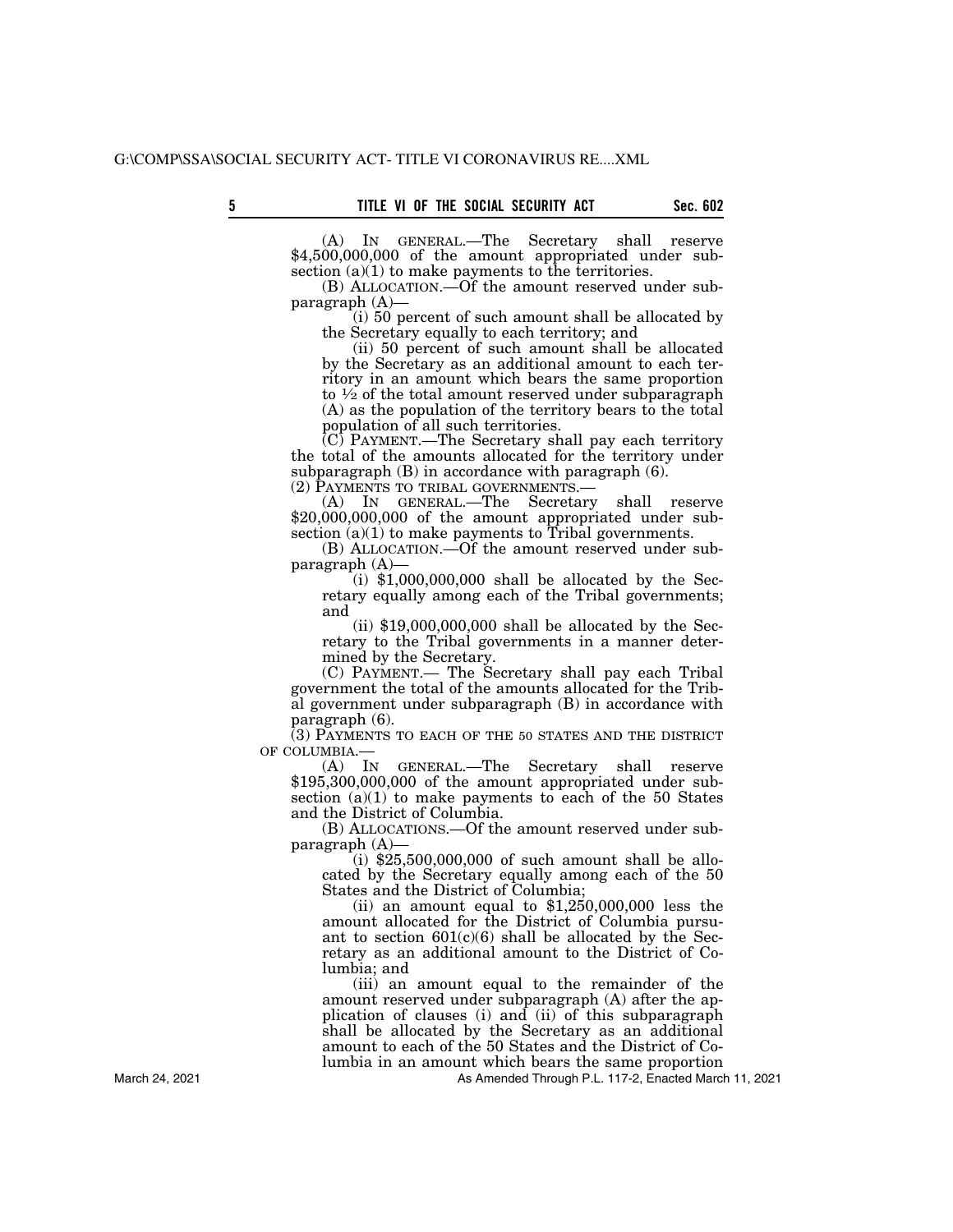to such remainder as the average estimated number of seasonally-adjusted unemployed individuals (as measured by the Bureau of Labor Statistics Local Area Unemployment Statistics program) in the State or District of Columbia over the 3-month period ending with December 2020 bears to the average estimated number of seasonally-adjusted unemployed individuals in all of the 50 States and the District of Columbia over the same period.<br>(C) PAYMENT.—

 $(i)$  In GENERAL.—Subject to clause  $(ii)$ , the Secretary shall pay each of the 50 States and the District of Columbia, from the amount reserved under subparagraph  $(A)$ , the total of the amounts allocated for the State and District of Columbia under subparagraph (B) in accordance with paragraph (6).

(ii) MINIMUM PAYMENT REQUIREMENT.—<br>(I) IN GENERAL.—The sum of—

(aa) the total amounts allocated for 1 of the 50 States or the District of Columbia under subparagraph (B) (as determined without regard to this clause); and

(bb) the amounts allocated under section 603 to the State (for distribution by the State to nonentitlement units of local government in the State) and to metropolitan cities and counties in the State;

shall not be less than the amount allocated to the State or District of Columbia for fiscal year 2020 under section 601, including any amount paid directly to a unit of local government in the State under such section.

(II) PRO RATA ADJUSTMENT.—The Secretary shall adjust on a pro rata basis the amount of the allocations for each of the 50 States and the District of Columbia determined under subparagraph  $(B)(iii)$  (without regard to this clause) to the extent necessary to comply with the requirement of subclause (I).

(4) PRO RATA ADJUSTMENT AUTHORITY.—The amounts otherwise determined for allocation and payment under paragraphs  $(1)$ ,  $(2)$ , and  $(3)$  may be adjusted by the Secretary on a pro rata basis to the extent necessary to ensure that all available funds are allocated to States, territories, and Tribal governments in accordance with the requirements specified in each such paragraph (as applicable).

(5) POPULATION DATA.—For purposes of determining allocations for a territory under this section, the population of the territory shall be determined based on the most recent data available from the Bureau of the Census.

 $(6)$  TIMING.

(A) STATES AND TERRITORIES.—

(i) IN GENERAL.—To the extent practicable, subject

to clause (ii), with respect to each State and territory

As Amended Through P.L. 117-2, Enacted March 11, 2021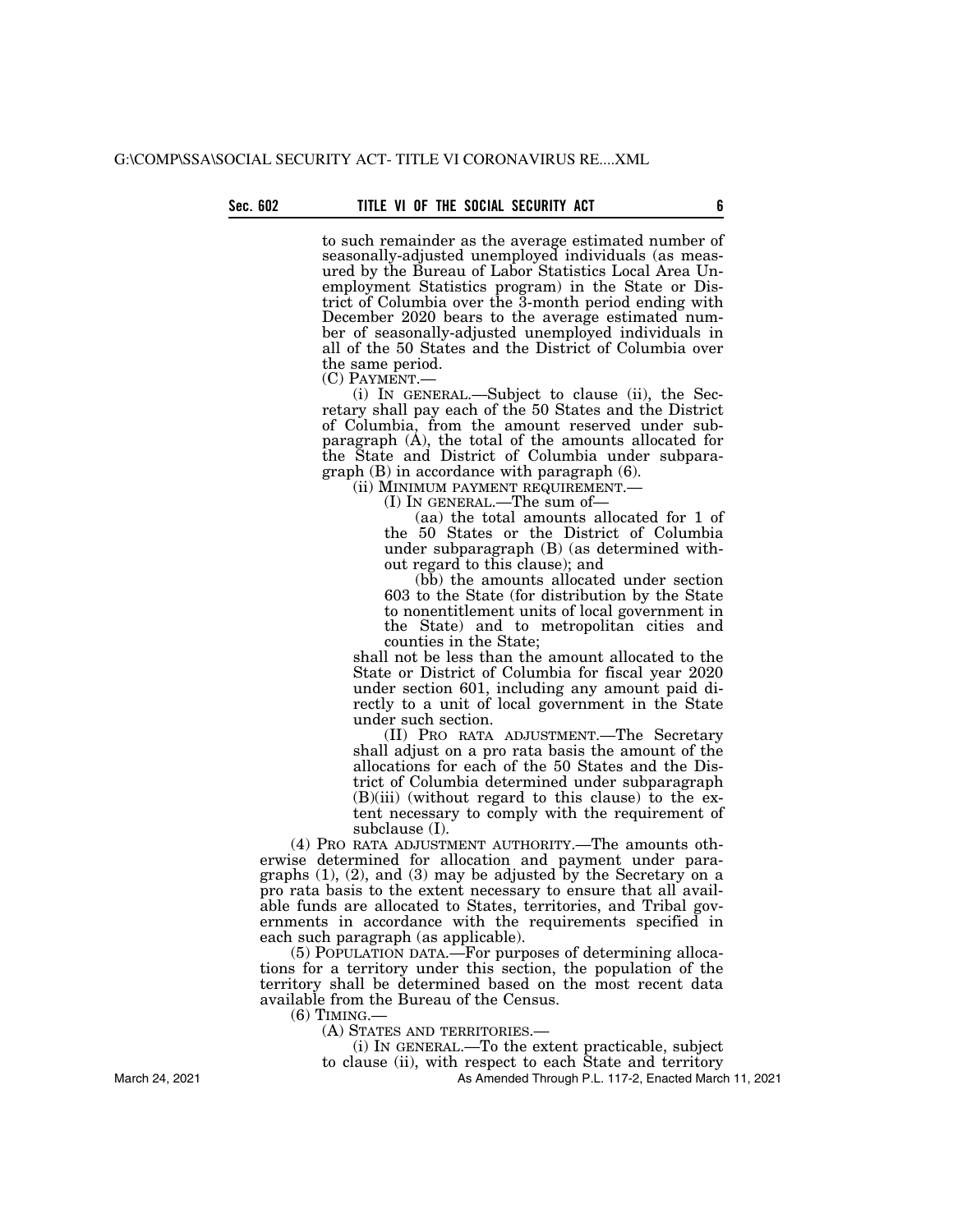allocated a payment under this subsection, the Secretary shall make the payment required for the State or territory not later than 60 days after the date on which the certification required under subsection  $(d)(1)$ 

is provided to the Secretary.<br>(ii) AUTHORITY TO SPLIT PAYMENT.—

(I) IN GENERAL.—The Secretary shall have the authority to withhold payment of up to 50 percent of the amount allocated to each State and territory (other than payment of the amount allocated under paragraph  $(3)(B)(ii)$  to the District of Columbia) for a period of up to 12 months from the date on which the State or territory provides the certification required under subsection  $(d)(1)$ . The Secretary shall exercise such authority with respect to a State or territory based on the unemployment rate in the State or territory as of such date.

(II) PAYMENT OF WITHHELD AMOUNT.—Before paying to a State or territory the remainder of an amount allocated to the State or territory (subject to subclause (III)) that has been withheld by the Secretary under subclause (I), the Secretary shall require the State or territory to submit a second certification under subsection  $(d)(1)$ , in addition to such other information as the Secretary may require.

(III) RECOVERY OF AMOUNTS SUBJECT TO RECOUPMENT.—If a State or territory is required under subsection (e) to repay funds for failing to comply with subsection (c), the Secretary may reduce the amount otherwise payable to the State or territory under subclause  $(\hat{II})$  by the amount that the State or territory would otherwise be required to repay under such subsection (e).

(B) TRIBAL GOVERNMENTS.—To the extent practicable, with respect to each Tribal government for which an amount is allocated under this subsection, the Secretary shall make the payment required for the Tribal government not later than 60 days after the date of enactment of this section.

(C) INITIAL PAYMENT TO DISTRICT OF COLUMBIA.—The Secretary shall pay the amount allocated under paragraph  $(3)(B)(ii)$  to the District of Columbia not later than 15 days after the date of enactment of this section.

(c) REQUIREMENTS.—

(1) USE OF FUNDS.—Subject to paragraph (2), and except as provided in paragraph (3), a State, territory, or Tribal government shall only use the funds provided under a payment made under this section, or transferred pursuant to section  $603(c)(4)$ , to cover costs incurred by the State, territory, or Tribal government, by December 31, 2024—

(A) to respond to the public health emergency with respect to the Coronavirus Disease 2019 (COVID–19) or its

As Amended Through P.L. 117-2, Enacted March 11, 2021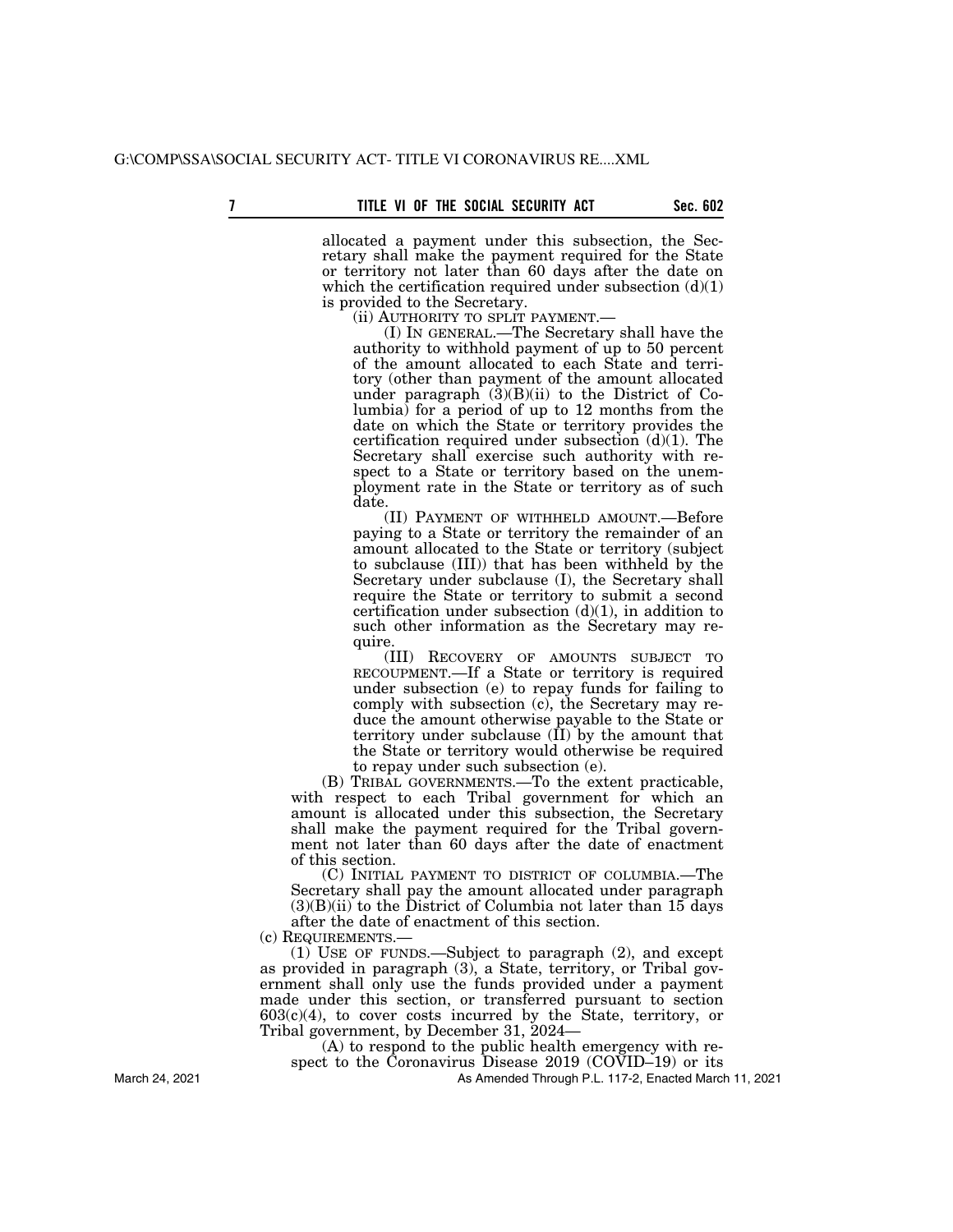negative economic impacts, including assistance to households, small businesses, and nonprofits, or aid to impacted industries such as tourism, travel, and hospitality;

(B) to respond to workers performing essential work during the COVID–19 public health emergency by providing premium pay to eligible workers of the State, territory, or Tribal government that are performing such essential work, or by providing grants to eligible employers that have eligible workers who perform essential work;

(C) for the provision of government services to the extent of the reduction in revenue of such State, territory, or Tribal government due to the COVID–19 public health emergency relative to revenues collected in the most recent full fiscal year of the State, territory, or Tribal government prior to the emergency; or

(D) to make necessary investments in water, sewer, or broadband infrastructure.<br>(2) FURTHER RESTRICTION ON USE OF FUNDS.-

(A) IN GENERAL.—A State or territory shall not use the funds provided under this section or transferred pursuant to section  $603(c)(4)$  to either directly or indirectly offset a reduction in the net tax revenue of such State or territory resulting from a change in law, regulation, or administrative interpretation during the covered period that reduces any tax (by providing for a reduction in a rate, a rebate, a deduction, a credit, or otherwise) or delays the imposition of any tax or tax increase.

(B) PENSION FUNDS.—No State or territory may use funds made available under this section for deposit into any pension fund.

(3) TRANSFER AUTHORITY.—A State, territory, or Tribal government receiving a payment from funds made available under this section may transfer funds to a private nonprofit organization (as that term is defined in paragraph (17) of section 401 of the McKinney-Vento Homeless Assistance Act (42 U.S.C. 11360(17)), a Tribal organization (as that term is defined in section 4 of the Indian Self-Determination and Education Assistance Act (25 U.S.C. 5304)), a public benefit corporation involved in the transportation of passengers or cargo, or a special-purpose unit of State or local government.

(d) CERTIFICATIONS AND REPORTS.—

(1) IN GENERAL.—In order for a State or territory to receive a payment under this section, or a transfer of funds under section 603(c)(4), the State or territory shall provide the Secretary with a certification, signed by an authorized officer of such State or territory, that such State or territory requires the payment or transfer to carry out the activities specified in subsection (c) of this section and will use any payment under this section, or transfer of funds under section  $60\overline{3}(c)(4)$ , in compliance with subsection (c) of this section.

(2) REPORTING.—Any State, territory, or Tribal government receiving a payment under this section shall provide to the Secretary periodic reports providing a detailed accounting of—

As Amended Through P.L. 117-2, Enacted March 11, 2021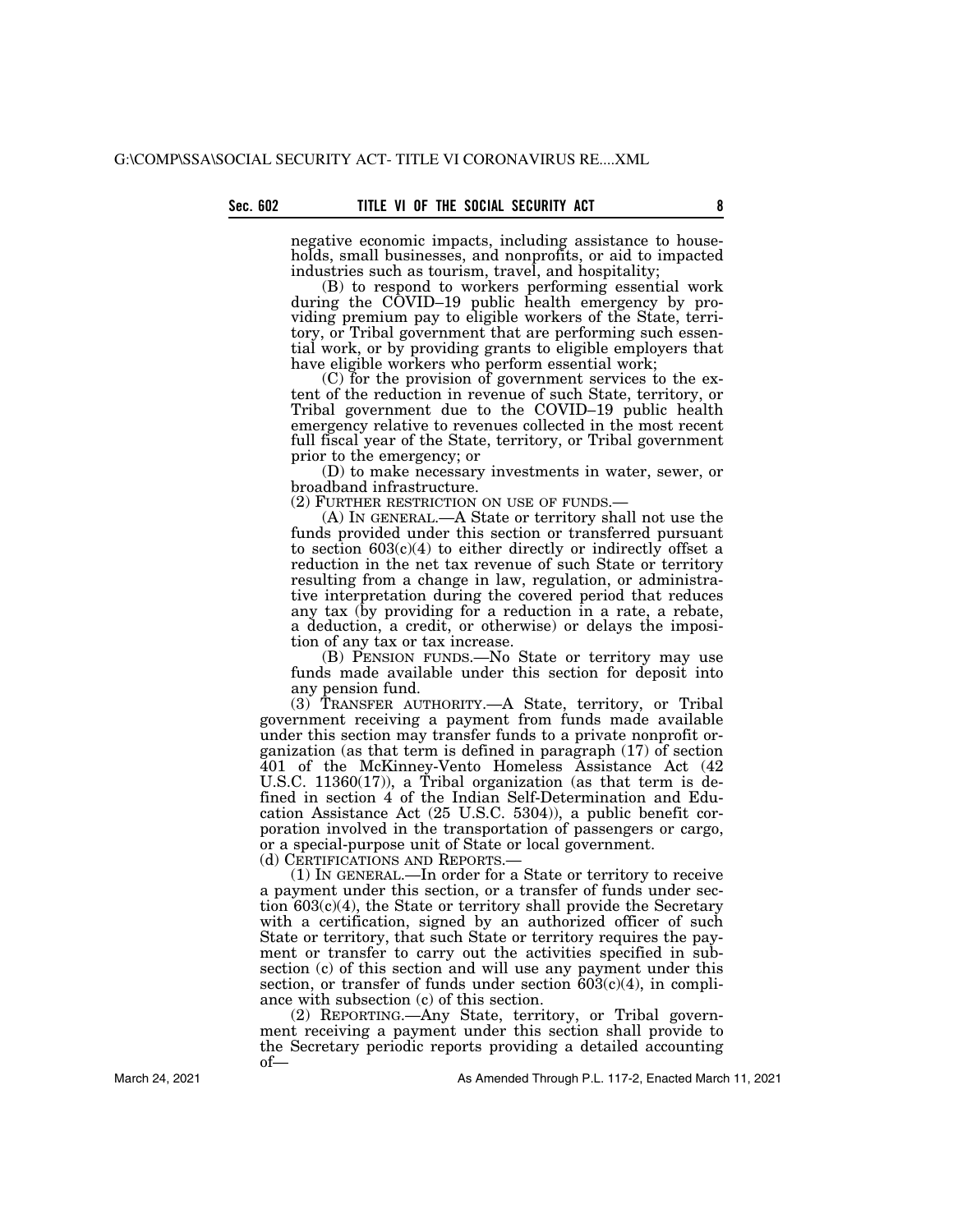(A) the uses of funds by such State, territory, or Tribal government, including, in the case of a State or a territory, all modifications to the State's or territory's tax revenue sources during the covered period; and

(B) such other information as the Secretary may require for the administration of this section.

(e) RECOUPMENT.—Any State, territory, or Tribal government that has failed to comply with subsection (c) shall be required to repay to the Secretary an amount equal to the amount of funds used in violation of such subsection, provided that, in the case of a violation of subsection  $(c)(2)(A)$ , the amount the State or territory shall be required to repay shall be lesser of—

(1) the amount of the applicable reduction to net tax revenue attributable to such violation; and

(2) the amount of funds received by such State or territory pursuant to a payment made under this section or a transfer made under section 603(c)(4).

(f) REGULATIONS.—The Secretary shall have the authority to issue such regulations as may be necessary or appropriate to carry out this section.

(g) DEFINITIONS.—In this section:

(1) COVERED PERIOD.—The term ''covered period'' means, with respect to a State, territory, or Tribal government, the period that—

(A) begins on March 3, 2021; and

(B) ends on the last day of the fiscal year of such State, territory, or Tribal government in which all funds received by the State, territory, or Tribal government from a payment made under this section or a transfer made under section  $603(c)(4)$  have been expended or returned to, or recovered by, the Secretary.

(2) ELIGIBLE WORKERS.—The term ''eligible workers'' means those workers needed to maintain continuity of operations of essential critical infrastructure sectors and additional sectors as each Governor of a State or territory, or each Tribal government, may designate as critical to protect the health and well-being of the residents of their State, territory, or Tribal government.

(3) PREMIUM PAY.—The term ''premium pay'' means an amount of up to \$13 per hour that is paid to an eligible worker, in addition to wages or remuneration the eligible worker otherwise receives, for all work performed by the eligible worker during the COVID–19 public health emergency. Such amount may not exceed \$25,000 with respect to any single eligible worker.

(4) SECRETARY.—The term ''Secretary'' means the Secretary of the Treasury.

(5) STATE.—The term ''State'' means each of the 50 States and the District of Columbia.

(6) TERRITORY.—The term ''territory'' means the Commonwealth of Puerto Rico, the United States Virgin Islands, Guam, the Commonwealth of the Northern Mariana Islands, and American Samoa.

As Amended Through P.L. 117-2, Enacted March 11, 2021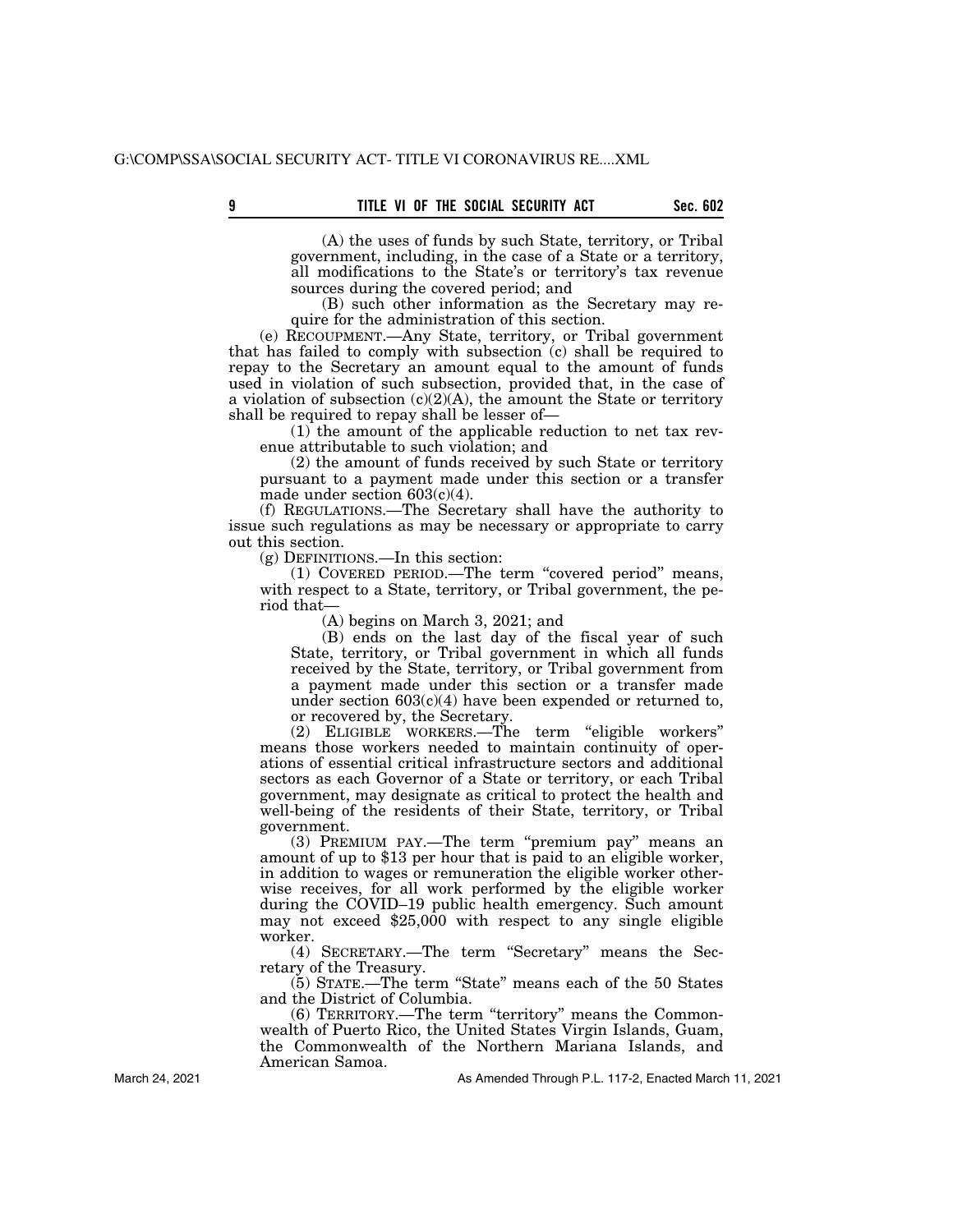## **Sec. 603 TITLE VI OF THE SOCIAL SECURITY ACT 10**

(7) TRIBAL GOVERNMENT.—The term ''Tribal Government'' means the recognized governing body of any Indian or Alaska Native tribe, band, nation, pueblo, village, community, component band, or component reservation, individually identified (including parenthetically) in the list published most recently as of the date of enactment of this Act pursuant to section 104 of the Federally Recognized Indian Tribe List Act of 1994 (25 U.S.C. 5131).

### SEC. 603. <sup>[42 U.S.C. 803] CORONAVIRUS LOCAL FISCAL RECOVERY</sup> **FUND.**

(a) APPROPRIATION.—In addition to amounts otherwise available, there is appropriated for fiscal year 2021, out of any money in the Treasury not otherwise appropriated, \$130,200,000,000, to remain available through December 31, 2024, for making payments under this section to metropolitan cities, nonentitlement units of local government, and counties to mitigate the fiscal effects stemming from the public health emergency with respect to the Coronavirus Disease (COVID–19).<br>(b) AUTHORITY TO MAKE PAYMENTS.—

(1) METROPOLITAN CITIES.—<br>(A) IN GENERAL.—Of the amount appropriated under subsection (a), the Secretary shall reserve  $$45,570,000,000$ to make payments to metropolitan cities.

(B) ALLOCATION AND PAYMENT.—From the amount reserved under subparagraph (A), the Secretary shall allocate and, in accordance with paragraph (7), pay to each metropolitan city an amount determined for the metropolitan city consistent with the formula under section 106(b) of the Housing and Community Development Act of 1974 (42 U.S.C. 5306(b)), except that, in applying such formula, the Secretary shall substitute ''all metropolitan cities'' for ''all metropolitan areas'' each place it appears.

(A) IN GENERAL.—Of the amount appropriated under subsection (a), the Secretary shall reserve  $$19,530,000,000$ to make payments to States for distribution by the State to nonentitlement units of local government in the State.

(B) ALLOCATION AND PAYMENT.—From the amount reserved under subparagraph (A), the Secretary shall allocate and, in accordance with paragraph (7), pay to each State an amount which bears the same proportion to such reserved amount as the total population of all areas that are non-metropolitan cities in the State bears to the total population of all areas that are non-metropolitan cities in all such States.

(C) DISTRIBUTION TO NONENTITLEMENT UNITS OF LOCAL GOVERNMENT.—

(i) IN GENERAL.—Not later than 30 days after a State receives a payment under subparagraph (B), the State shall distribute to each nonentitlement unit of local government in the State an amount that bears the same proportion to the amount of such payment as the population of the nonentitlement unit of local government bears to the total population of all the non-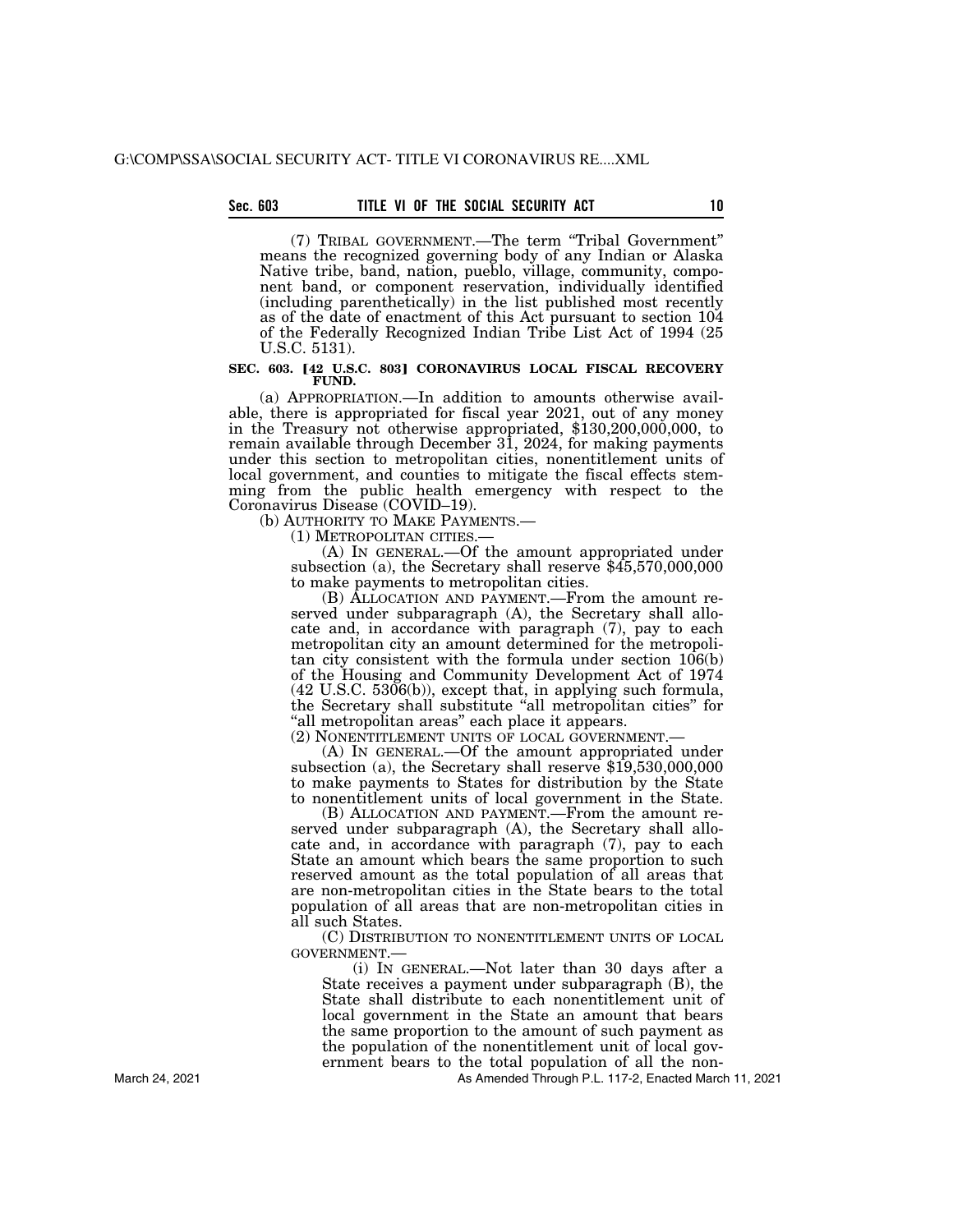entitlement units of local government in the State, subject to clause (iii).

(ii) DISTRIBUTION OF FUNDS.—

(I) EXTENSION FOR DISTRIBUTION.—If an authorized officer of a State required to make distributions under clause (i) certifies in writing to the Secretary before the end of the 30-day distribution period described in such clause that it would constitute an excessive administrative burden for the State to meet the terms of such clause with respect to 1 or more such distributions, the authorized officer may request, and the Secretary shall grant, an extension of such period of not more than 30 days to allow the State to make such distributions in accordance with clause (i).

(II) ADDITIONAL EXTENSIONS.—

(aa) IN GENERAL.—If a State has been granted an extension to the distribution period under subclause (I) but is unable to make all the distributions required under clause (i) before the end of such period as extended, an authorized officer of the State may request an additional extension of the distribution period of not more than 30 days. The Secretary may grant a request for an additional extension of such period only if—

(AA) the authorized officer making such request provides a written plan to the Secretary specifying, for each distribution for which an additional extension is requested, when the State expects to make such distribution and the actions the State has taken and will take in order to make all such distributions before the end of the distribution period (as extended under subclause (I) and this subclause); and

(BB) the Secretary determines that such plan is reasonably designed to distribute all such funds to nonentitlement units of local government by the end of the distribution period (as so extended).

(bb) FURTHER ADDITIONAL EXTENSIONS.— If a State granted an additional extension of the distribution period under item (aa) requires any further additional extensions of such period, the request only may be made and granted subject to the requirements specified in item (aa).

(iii) CAPPED AMOUNT.—The total amount distributed to a nonentitlement unit of local government under this paragraph may not exceed the amount equal to 75 percent of the most recent budget for the

As Amended Through P.L. 117-2, Enacted March 11, 2021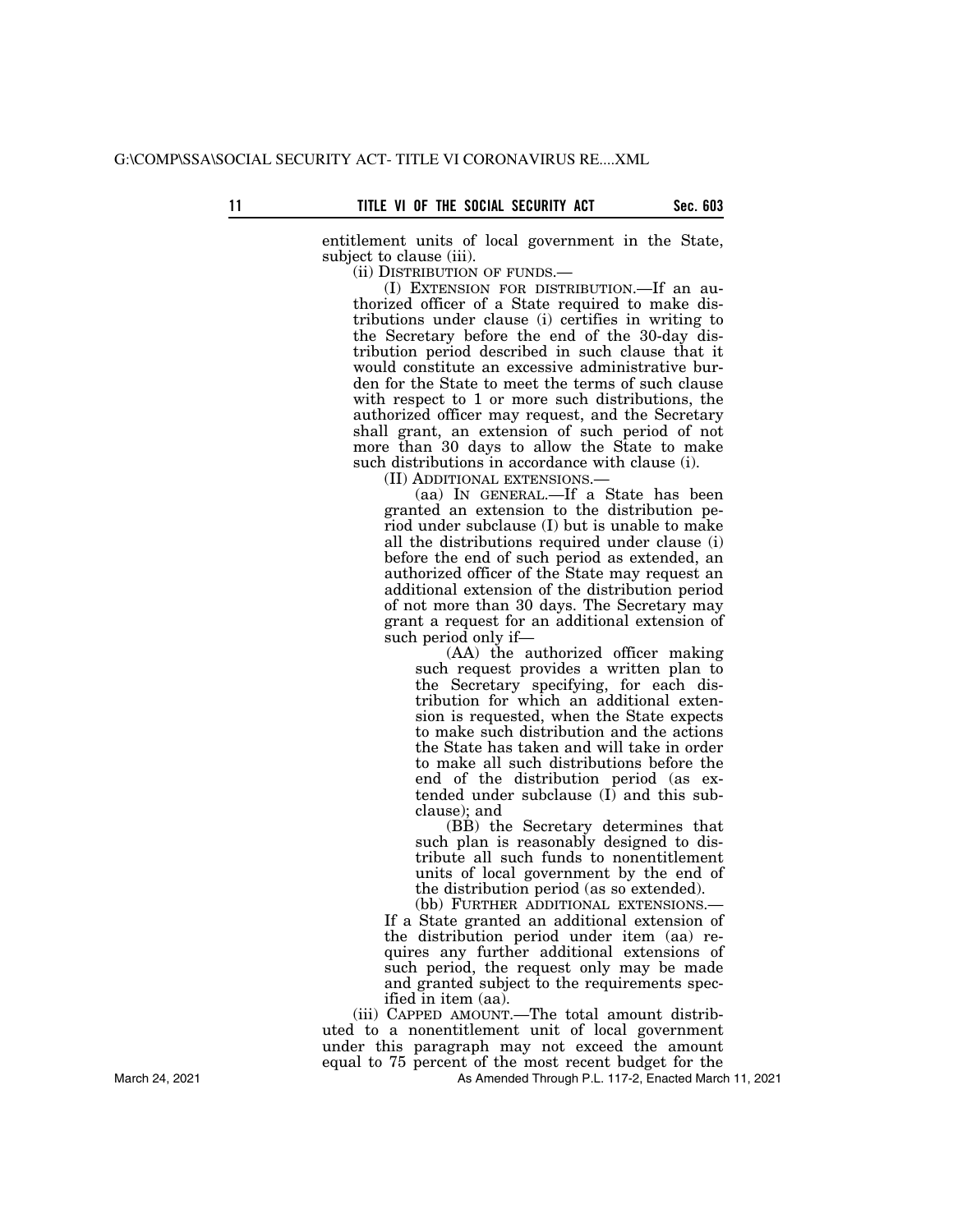nonentitlement unit of local government as of January 27, 2020.

(iv) RETURN OF EXCESS AMOUNTS.—Any amounts not distributed to a nonentitlement unit of local government as a result of the application of clause  $(iii)$ shall be returned to the Secretary.

(D) PENALTY FOR NONCOMPLIANCE.—If, by the end of the 120-day period that begins on the date a State receives a payment from the amount allocated under subparagraph (B) or, if later, the last day of the distribution period for the State (as extended with respect to the State under subparagraph  $(C)(ii)$ , such State has failed to make all the distributions from such payment in accordance with the terms of subparagraph (C) (including any extensions of the distribution period granted in accordance with such subparagraph), an amount equal to the amount of such payment that remains undistributed as of such date shall be booked as a debt of such State owed to the Federal Government, shall be paid back from the State's allocation provided under section  $602(b)(3)(B)(iii)$ , and shall be deposited into the general fund of the Treasury.<br>(3) COUNTIES.—

 $(A)$  AMOUNT.—From the amount appropriated under subsection (a), the Secretary shall reserve and allocate \$65,100,000,000 of such amount to make payments directly to counties in an amount which bears the same proportion to the total amount reserved under this paragraph as the population of each such county bears to the total population of all such entities and shall pay such allocated amounts to such counties in accordance with paragraph (7).

(B) SPECIAL RULES.—

(i) URBAN COUNTIES.—No county that is an ''urban county'' (as defined in section 102 of the Housing and Community Development Act of 1974 (42 U.S.C. 5302)) shall receive less than the amount the county would otherwise receive if the amount paid under this paragraph were allocated to metropolitan cities and urban counties under section  $106(b)$  of the Housing and Community Development Act of 1974 (42 U.S.C. 5306(b)).

(ii) COUNTIES THAT ARE NOT UNITS OF GENERAL LOCAL GOVERNMENT.—In the case of an amount to be paid to a county that is not a unit of general local government, the amount shall instead be paid to the State in which such county is located, and such State shall distribute such amount to each unit of general local government within such county in an amount that bears the same proportion to the amount to be paid to such county as the population of such units of general local government bears to the total population of such county.

(iii) DISTRICT OF COLUMBIA.—For purposes of this paragraph, the District of Columbia shall be consid-

As Amended Through P.L. 117-2, Enacted March 11, 2021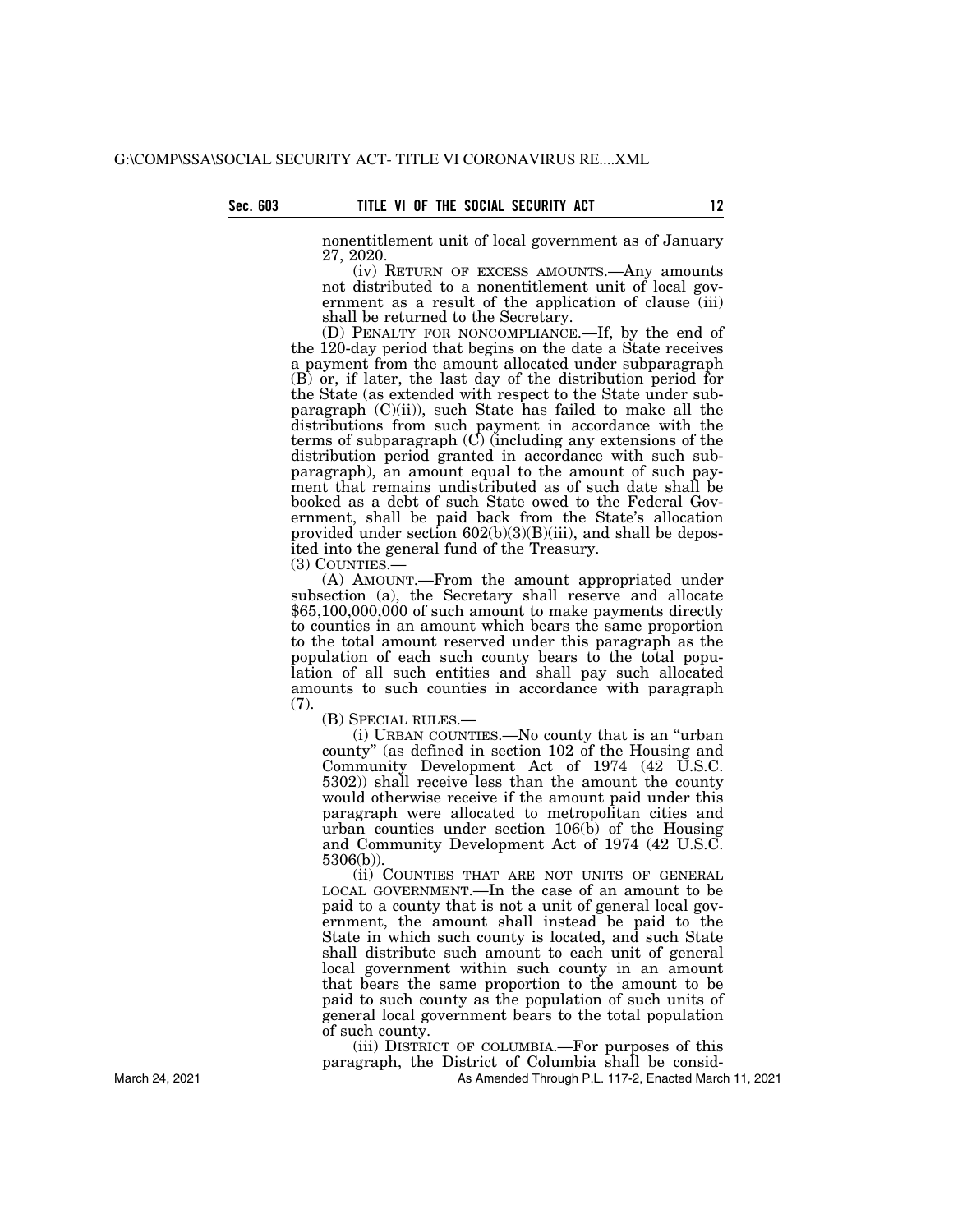ered to consist of a single county that is a unit of general local government.

(4) CONSOLIDATED GOVERNMENTS.—A unit of general local government that has formed a consolidated government, or that is geographically contained (in full or in part) within the boundaries of another unit of general local government may receive a distribution under each of paragraphs  $(1)$ ,  $(2)$ , and  $(3)$ , as applicable, based on the respective formulas specified in such paragraphs.

(5) PRO RATA ADJUSTMENT AUTHORITY.—The amounts otherwise determined for allocation and payment under paragraphs (1), (2), and (3) may be adjusted by the Secretary on a pro rata basis to the extent necessary to ensure that all available funds are distributed to metropolitan cities, counties, and States in accordance with the requirements specified in each paragraph (as applicable) and the certification requirement specified in subsection (d).

(6) POPULATION.—For purposes of determining allocations under this section, the population of an entity shall be determined based on the most recent data are available from the Bureau of the Census or, if not available, from such other data as a State determines appropriate.

(7) TIMING.—

(A) FIRST TRANCHE AMOUNT.—To the extent practicable, with respect to each metropolitan city for which an amount is allocated under paragraph (1), each State for which an amount is allocated under paragraph  $(2)$  for distribution to nonentitlement units of local government, and each county for which an amount is allocated under paragraph (3), the Secretary shall pay from such allocation the First Tranche Amount for such city, State, or county not later than 60 days after the date of enactment of this section.

(B) SECOND TRANCHE AMOUNT.—The Secretary shall pay to each metropolitan city for which an amount is allocated under paragraph (1), each State for which an amount is allocated under paragraph (2) for distribution to nonentitlement units of local government, and each county for which an amount is allocated under paragraph (3), the Second Tranche Amount for such city, State, or county not earlier than 12 months after the date on which the First Tranche Amount is paid to the city, State, or county.

(c) REQUIREMENTS.—

(1) USE OF FUNDS.—Subject to paragraph (2), and except as provided in paragraphs  $(3)$  and  $(4)$ , a metropolitan city, nonentitlement unit of local government, or county shall only use the funds provided under a payment made under this section to cover costs incurred by the metropolitan city, nonentitlement unit of local government, or county, by December 31, 2024—

(A) to respond to the public health emergency with respect to the Coronavirus Disease 2019 (COVID–19) or its negative economic impacts, including assistance to house-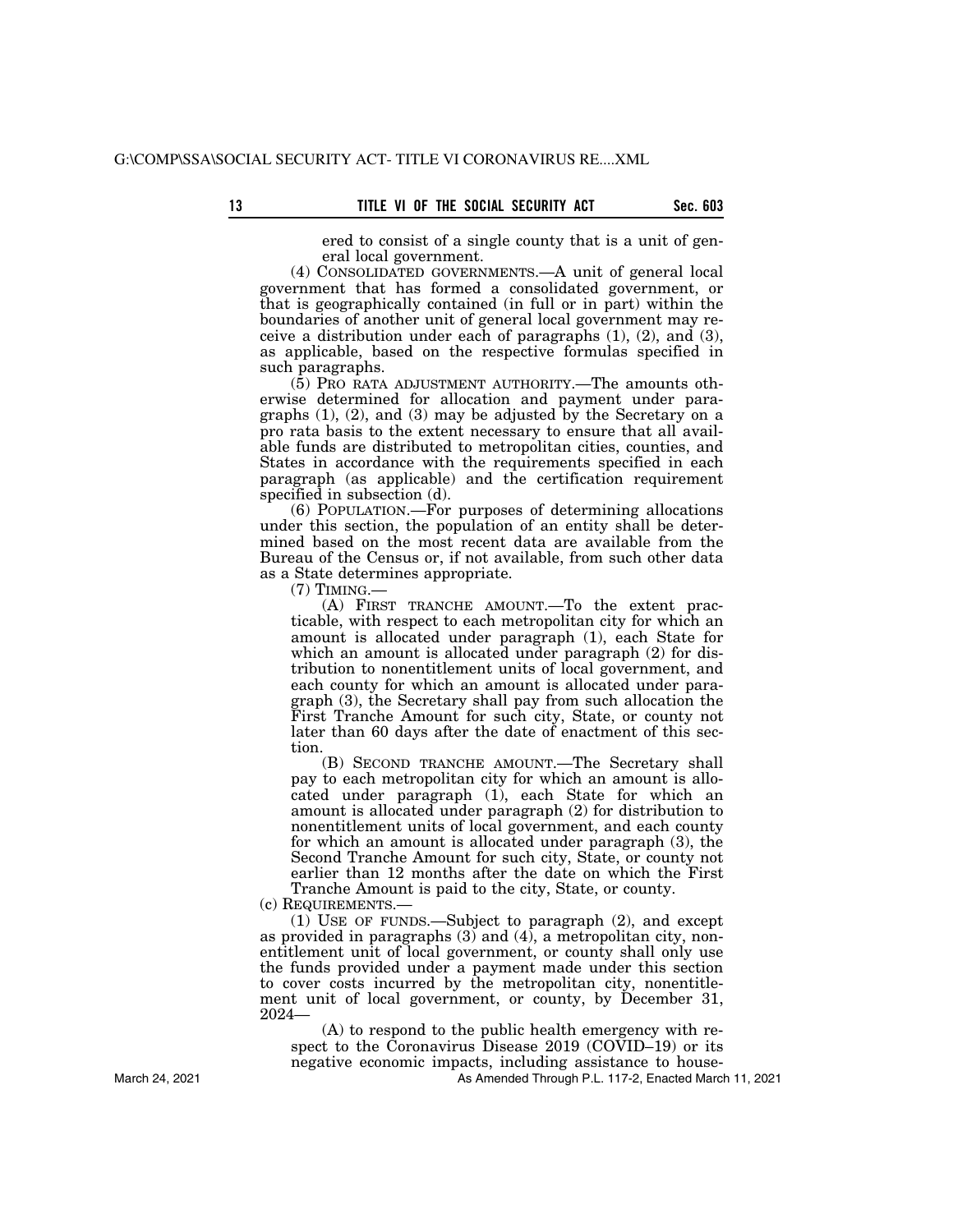holds, small businesses, and nonprofits, or aid to impacted industries such as tourism, travel, and hospitality;

(B) to respond to workers performing essential work during the COVID–19 public health emergency by providing premium pay to eligible workers of the metropolitan city, nonentitlement unit of local government, or county that are performing such essential work, or by providing grants to eligible employers that have eligible workers who perform essential work;

(C) for the provision of government services to the extent of the reduction in revenue of such metropolitan city, nonentitlement unit of local government, or county due to the COVID–19 public health emergency relative to revenues collected in the most recent full fiscal year of the metropolitan city, nonentitlement unit of local government, or county prior to the emergency; or

(D) to make necessary investments in water, sewer, or broadband infrastructure.

(2) PENSION FUNDS.—No metropolitan city, nonentitlement unit of local government, or county may use funds made available under this section for deposit into any pension fund.

(3) TRANSFER AUTHORITY.—A metropolitan city, nonentitlement unit of local government, or county receiving a payment from funds made available under this section may transfer funds to a private nonprofit organization (as that term is defined in paragraph (17) of section 401 of the McKinney-Vento Homeless Assistance Act (42 U.S.C. 11360(17)), a public benefit corporation involved in the transportation of passengers or cargo, or a special-purpose unit of State or local government.

(4) TRANSFERS TO STATES.—Notwithstanding paragraph (1), a metropolitan city, nonentitlement unit of local government, or county receiving a payment from funds made available under this section may transfer such funds to the State in which such entity is located.

(d) REPORTING.—Any metropolitan city, nonentitlement unit of local government, or county receiving funds provided under a payment made under this section shall provide to the Secretary periodic reports providing a detailed accounting of the uses of such funds by such metropolitan city, nonentitlement unit of local government, or county and including such other information as the Secretary may require for the administration of this section.

(e) RECOUPMENT.—Any metropolitan city, nonentitlement unit of local government, or county that has failed to comply with subsection (c) shall be required to repay to the Secretary an amount equal to the amount of funds used in violation of such subsection.

(f) REGULATIONS.—The Secretary shall have the authority to issue such regulations as may be necessary or appropriate to carry out this section.

(g) DEFINITIONS.—In this section:

(1) COUNTY.—The term ''county'' means a county, parish, or other equivalent county division (as defined by the Bureau of the Census).

(2) ELIGIBLE WORKERS.—The term ''eligible workers'' means those workers needed to maintain continuity of oper-

As Amended Through P.L. 117-2, Enacted March 11, 2021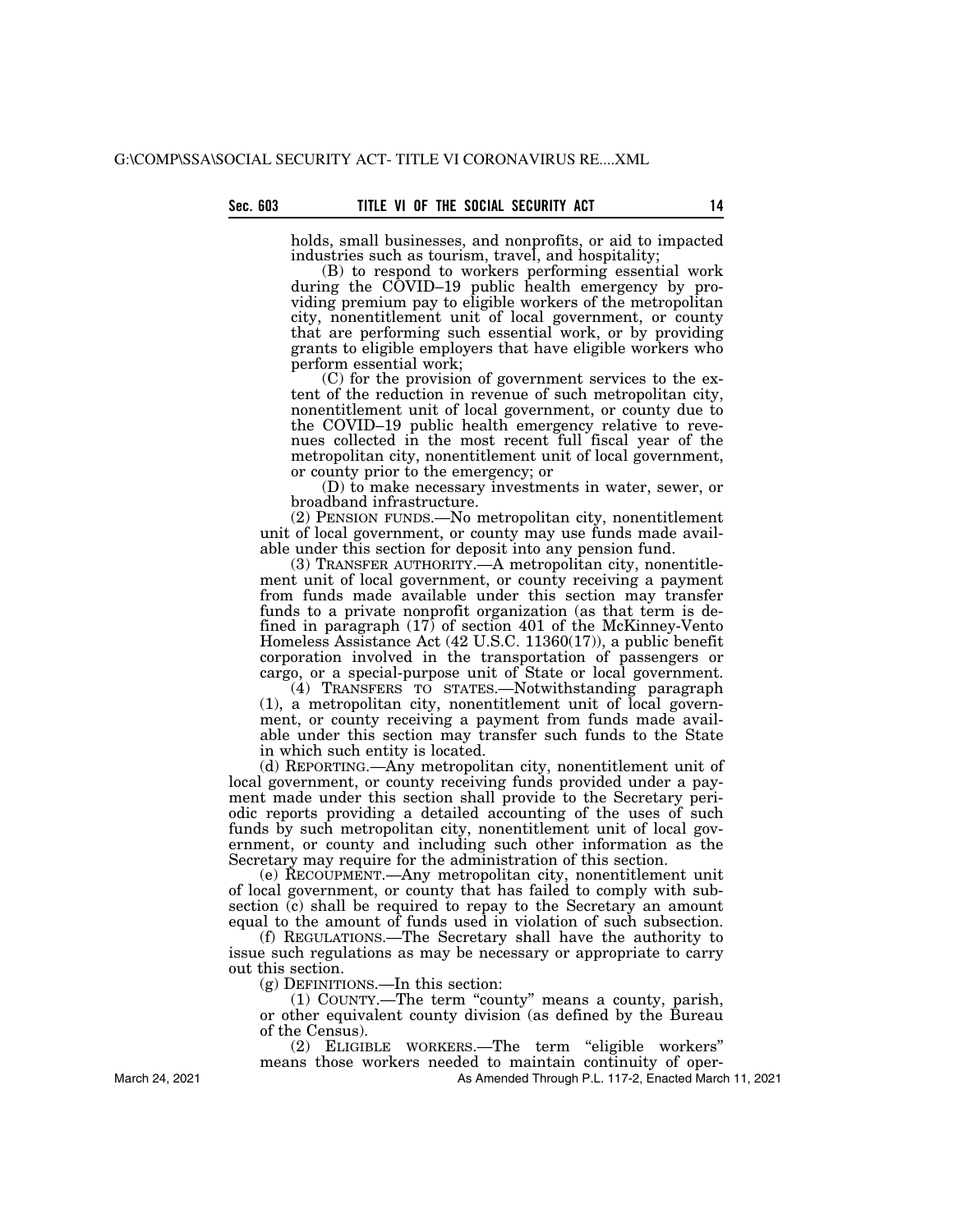ations of essential critical infrastructure sectors and additional sectors as each chief executive officer of a metropolitan city, nonentitlement unit of local government, or county may designate as critical to protect the health and well-being of the residents of their metropolitan city, nonentitlement unit of local government, or county.

(3) FIRST TRANCHE AMOUNT.—The term ''First Tranche Amount'' means, with respect to each metropolitan city for which an amount is allocated under subsection  $(b)(1)$ , each State for which an amount is allocated under subsection (b)(2) for distribution to nonentitlement units of local government, and each county for which an amount is allocated under subsection  $(b)(3)$ , 50 percent of the amount so allocated to such metropolitan city, State, or county (as applicable).

(4) METROPOLITAN CITY.—The term ''metropolitan city'' has the meaning given that term in section  $102(a)(4)$  of the Housing and Community Development Act of 1974 (42 U.S.C.  $5302(a)(4)$  and includes cities that relinguish or defer their status as a metropolitan city for purposes of receiving allocations under section 106 of such Act (42 U.S.C. 5306) for fiscal year 2021.

(5) NONENTITLEMENT UNIT OF LOCAL GOVERNMENT.—The term "nonentitlement unit of local government" means a "city" as that term is defined in section  $102(a)(5)$  of the Housing and Community Development Act of 1974  $(42 \text{ U.S.C. } 5302(a)(5)))$ , that is not a metropolitan city.

(6) PREMIUM PAY.—The term ''premium pay'' has the meaning given such term in section  $60\overline{2}(g)$ .

(7) SECOND TRANCHE AMOUNT.—The term ''Second Tranche Amount'' means, with respect to each metropolitan city for which an amount is allocated under subsection  $(b)(1)$ , each State for which an amount is allocated under subsection (b)(2) for distribution to nonentitlement units of local government, and each county for which an amount is allocated under subsection (b)(3), an amount not to exceed 50 percent of the amount so allocated to such metropolitan city, State, or county (as applicable).

 $(S)$  SECRETARY.—The term "Secretary" means the Secretary of the Treasury.

(9) STATE.—The term ''State'' means each of the 50 States, the District of Columbia, the Commonwealth of Puerto Rico, the United States Virgin Islands, Guam, the Commonwealth of the Northern Mariana Islands, and American Samoa.

(10) UNIT OF GENERAL LOCAL GOVERNMENT.—The term "unit of general local government" has the meaning given that term in section  $102(a)(1)$  of the Housing and Community Development Act of 1974 (42 U.S.C.  $5302(a)(1)$ ).

# **SEC. 604. [42 U.S.C. 804] CORONAVIRUS CAPITAL PROJECTS FUND.**

(a) APPROPRIATION.—In addition to amounts otherwise available, there is appropriated for fiscal year 2021, out of any money in the Treasury not otherwise appropriated, \$10,000,000,000, to remain available until expended, for making payments to States, territories, and Tribal governments to carry out critical capital

March 24, 2021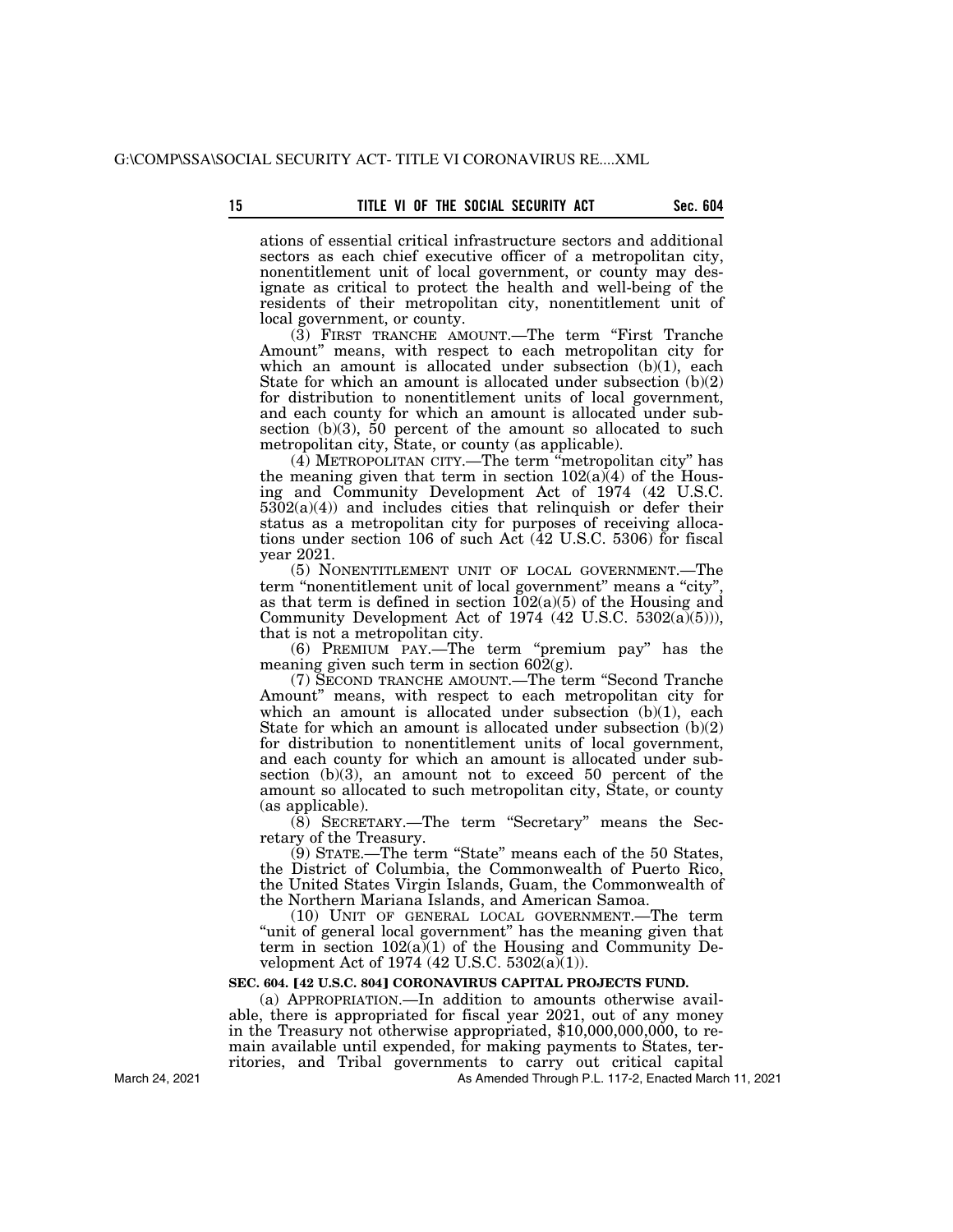projects directly enabling work, education, and health monitoring, including remote options, in response to the public health emergency with respect to the Coronavirus Disease (COVID–19).

(b) PAYMENTS.—

(1) MINIMUM AMOUNTS.—From the amount appropriated under subsection (a)—

(A) the Secretary shall pay \$100,000,000 to each State;

(B) the Secretary shall pay \$100,000,000 of such amount in equal shares to the United States Virgin Islands, Guam, American Samoa, the Commonwealth of the Northern Mariana Islands, the Republic of the Marshall Islands, the Federated States of Micronesia, and the Republic of Palau; and

(C) the Secretary shall pay \$100,000,000 of such amount in equal shares to Tribal governments and the State of Hawaii (in addition to the amount paid to the State of Hawaii under subparagraph (A)), of which—

(i) not less than \$50,000 shall be paid to each Tribal government; and

(ii) not less than \$50,000, and not more than \$200,000, shall be paid to the State of Hawaii for the exclusive use of the Department of Hawaiian Home Lands and the Native Hawaiian Education Programs to assist Native Hawaiians in accordance with this section.

(2) REMAINING AMOUNTS.—

(A) IN GENERAL.—From the amount of the appropriation under subsection (a) that remains after the application of paragraph (1), the Secretary shall make payments to States based on population such that—

(i) 50 percent of such amount shall be allocated among the States based on the proportion that the population of each State bears to the population of all States;

(ii) 25 percent of such amount shall be allocated among the States based on the proportion that the number of individuals living in rural areas in each State bears to the number of individuals living in rural areas in all States; and

(iii) 25 percent of such amount shall be allocated among the States based on the proportion that the number of individuals with a household income that is below 150 percent of the poverty line applicable to a family of the size involved in each State bears to the number of such individuals in all States.

(B) DATA.—In determining the allocations to be made to each State under subparagraph (A), the Secretary of the Treasury shall use the most recent data available from the Bureau of the Census.

(c) TIMING.—The Secretary shall establish a process of applying for grants to access funding made available under section (b) not later than 60 days after enactment of this section.

(d) DEFINITIONS.—In this section:

As Amended Through P.L. 117-2, Enacted March 11, 2021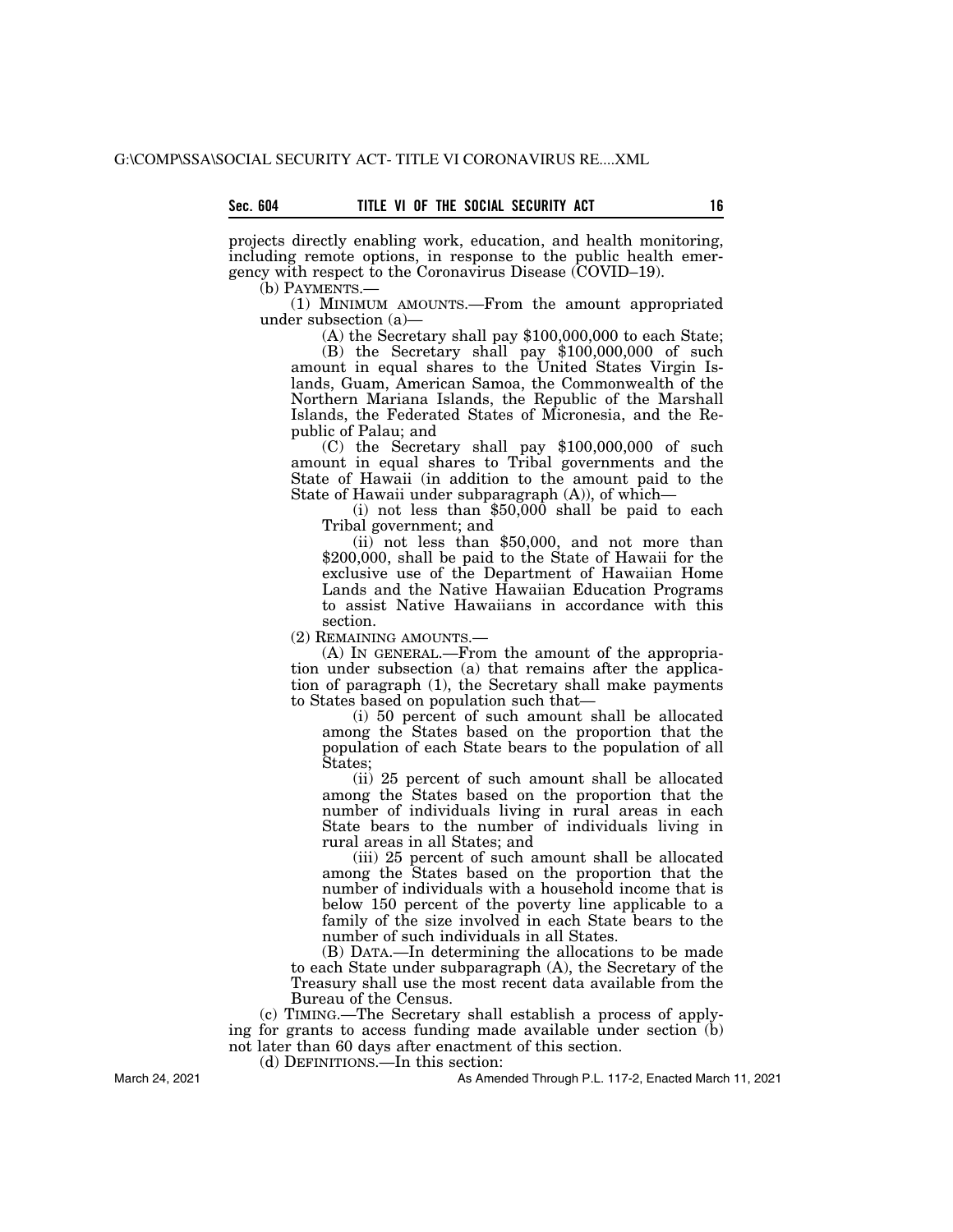(1) SECRETARY.—The term ''Secretary'' means the Secretary of the Treasury.

(2) STATE.—The term ''State'' means each of the 50 States, the District of Columbia, and Puerto Rico.

(3) TRIBAL GOVERNMENT.—The term ''Tribal government'' has the meaning given such term in section 602(g).

# SEC. 605. [42 U.S.C. 805] LOCAL ASSISTANCE AND TRIBAL CONSIST-<br>ENCY FUND.

(a) APPROPRIATION.—In addition to amounts otherwise available, there is appropriated for fiscal year 2021, out of any money in the Treasury not otherwise appropriated, \$2,000,000,000 to remain available until September 30, 2023, with amounts to be obligated for each of fiscal years 2022 and 2023 in accordance with subsection (b), for making payments under this section to eligible revenue sharing counties and eligible Tribal governments.

(1) PAYMENTS TO ELIGIBLE REVENUE SHARING COUNTIES.— For each of fiscal years 2022 and 2023, the Secretary shall reserve \$750,000,000 of the total amount appropriated under subsection (a) to allocate and pay to each eligible revenue sharing county in amounts that are determined by the Secretary taking into account economic conditions of each eligible revenue sharing county, using measurements of poverty rates, household income, land values, and unemployment rates as well as other economic indicators, over the 20-year period ending with September 30, 2021.

(2) PAYMENTS TO ELIGIBLE TRIBAL GOVERNMENTS.—For each of fiscal years 2022 and 2023, the Secretary shall reserve \$250,000,000 of the total amount appropriated under subsection (a) to allocate and pay to eligible Tribal governments in amounts that are determined by the Secretary taking into account economic conditions of each eligible Tribe.

(c) USE OF PAYMENTS.—An eligible revenue sharing county or an eligible Tribal government may use funds provided under a payment made under this section for any governmental purpose other than a lobbying activity.

(d) REPORTING REQUIREMENT.—Any eligible revenue sharing county receiving a payment under this section shall provide to the Secretary periodic reports providing a detailed accounting of the uses of fund by such eligible revenue sharing county and such other information as the Secretary may require for the administration of this section.

(e) RECOUPMENT.—Any eligible revenue sharing county that has failed to submit a report required under subsection (d) or failed to comply with subsection (c), shall be required to repay to the Secretary an amount equal to—

(1) in the case of a failure to comply with subsection (c), the amount of funds used in violation of such subsection; and

(2) in the case of a failure to submit a report required under subsection (d), such amount as the Secretary determines appropriate, but not to exceed 5 percent of the amount paid to the eligible revenue sharing county under this section for all fiscal years.

(f) DEFINITIONS.—In this section:

As Amended Through P.L. 117-2, Enacted March 11, 2021